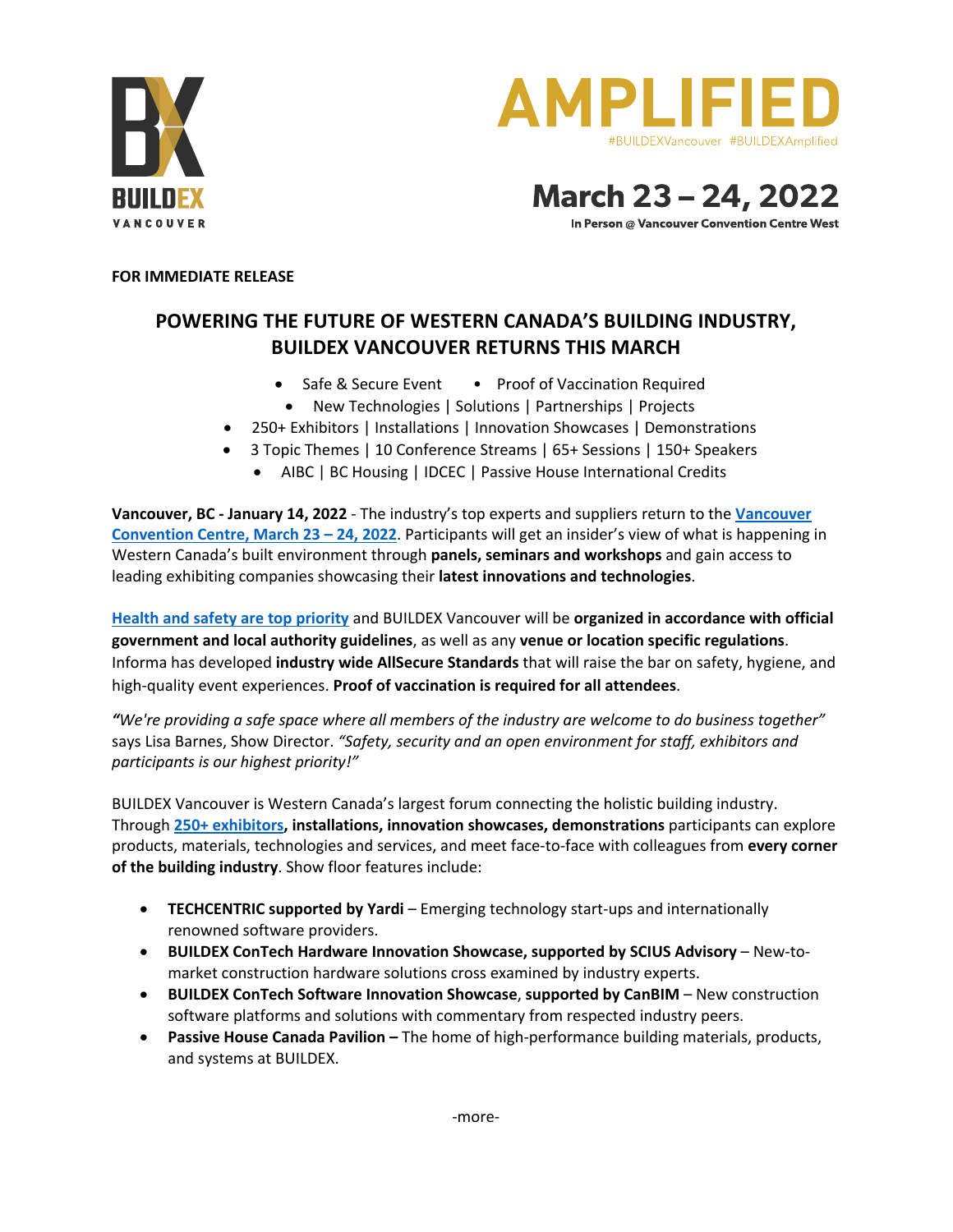- **PAMA – Educational Conference Stream, Networking Area & Member Luncheon -** Insight, learnings and services for professional strata and rental property managers.
- **BC Wood Pavilion –** Locally sourced and produced Wood Products from BC's top manufacturers and suppliers.
- **BUILDEX Main Stage –** The grandstand for big names and big conversations.
- **Unbuilders x MGA** A collaboration creating a visual and experiential display that confronts construction and demolition waste and explores the circular economy.
- **Central Bar, by Cosentino** Mix and network in the heart of the show

*"BC's building industry is currently tackling significant challenges and opportunities: Increasing building performance, reducing embodied carbon, improving individual and community wellbeing, adopting technology, and solving a construction workforce crisis."* says James Wyatt, Program Manager. *"So, the educational conference program focusses on three key themes this year: Future Work, Carbon Reduction & Wellbeing, and Digitization & Industrialization."*

**150+ industry's leading experts** will provide insight and information on what's happening in the building industry through **65+ seminars, panels, keynotes, workshops and demonstrations** across **10 conference streams** and **3 key themes focused on Future Work, Carbon Reduction & Well-Being and Digitization & Industrialization**. Educational highlights:

- **Reams of new programming –** Created through 100s of hours research with industry contacts and curated specifically to address the issues affecting today's built environment.
- **BUILDEX Construction Keynote: Solving BC's Skilled Labour Shortage** Discussing what BC's construction workforce needs to look like by 2030 and the initiatives and investment needed to get there.
- **BUILDEX Interior Design Keynote:** *In Conversation with***... –** Join three young and exciting interior designers for a tour of their work, inspiration and new pandemic-induced realities.
- **Passive House Canada's B to Z Learning Hub:** 8 thought-provoking and engaging sessions covering climate policy, building electrification, large building airtightness testing and industry learnings.
- **Free educational content on the BUILDEX tradeshow floor** Hard hitting sessions from industry leaders and modernizers addressing new leadership dilemmas, opioid hard reduction, and accelerating innovation in the built environment.

Select seminars and workshops from across the educational program are **accredited for continuing education credits by AIBC, IDCEC, BC Housing and Passive House International**.

**For more information, visit www.buildexvancouver.com.** 

## **About BUILDEX Vancouver**

BUILDEX Vancouver is Western Canada's largest forum connecting the holistic building industry to learn from leading industry experts and discover the newest innovations. Professionals can expand skills, knowledge and understanding of future construction, design and property management trends and explore new, innovative products, materials, technologies, and services changing the way we do business. For more information on BUILDEX Vancouver, visit www.buildexvancouver.com.